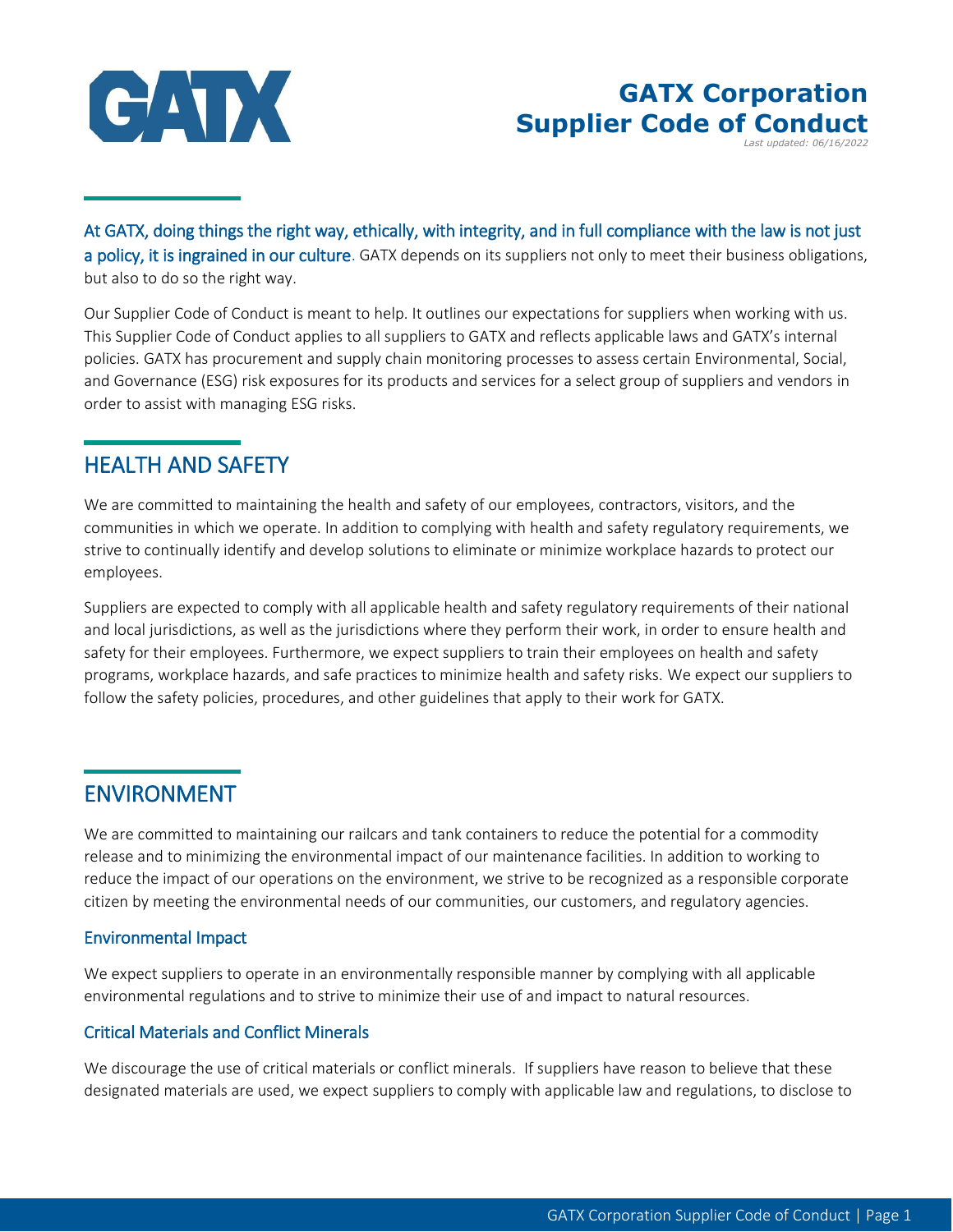us which of their products contain critical materials or conflict minerals, and to engage with their suppliers in such efforts to demonstrate transparency.

### **QUALITY**

We expect suppliers to meet generally recognized and/or contractually agreed quality requirements and regulations applicable to products and services they provide. Products and services must be safe for their intended use, perform as warranted, and meet GATX's needs.

### HUMAN AND LABOR RIGHTS

We are committed to upholding human and workplace rights throughout our global operations. We are committed to respecting the principles described in the United Nations' Universal Declaration of Human Rights, the core standards of the International Labor Organization, and the principles on human rights and labor standards as set forth by the United Nations' Global Compact.

#### Child Labor and Forced Labor

We do not tolerate the use of illegal child labor, forced labor, human trafficking, or slave labor.

#### Working Hours, Wages, and Benefits

We expect suppliers to comply with all applicable laws and regulations relating to wages, work hours, overtime, and benefits.

#### Non-discrimination

We expect suppliers to provide a work environment that prohibits discrimination and harassment and to treat all employees and business partners with dignity and respect. We do not tolerate disrespectful or inappropriate behavior, unfair treatment, or retaliation of any kind.

#### Freedom of Association

GATX respects the freedom of employees to choose whether or not to join unions and engage in collective bargaining, as permitted by applicable law.

### BUSINESS ETHICS AND INTEGRITY

We aim to deal fairly and in good faith with our customers, suppliers, business partners, and competitors. Underlying this commitment to integrity is our obligation to comply with all applicable laws wherever we do business. We expect suppliers to conduct their business fairly and in good faith by refusing to engage in any form of commercial bribery, avoiding conflicts of interest, and rejecting anything that would impair free and fair competition.